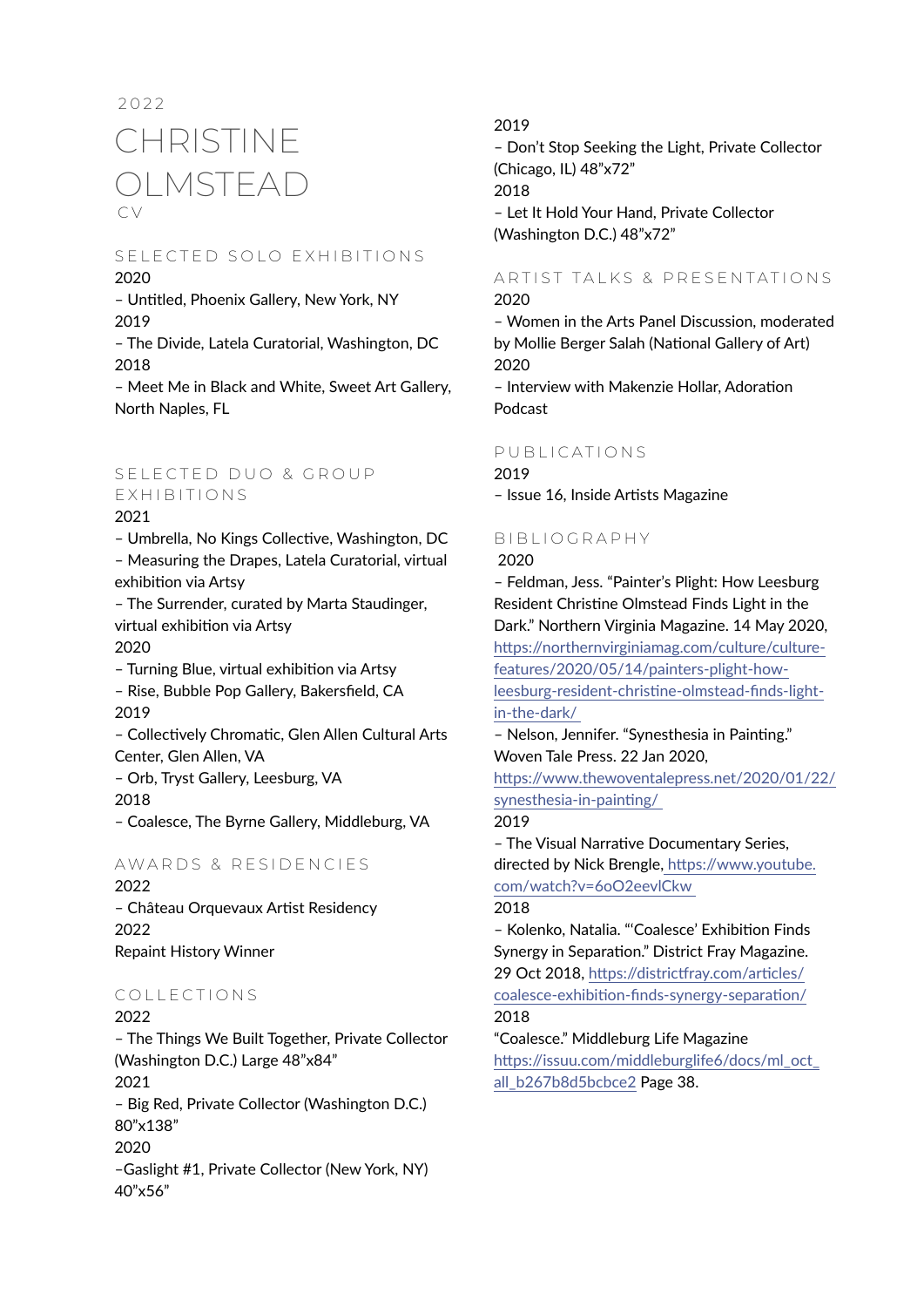

This catalog of paintings demonstrates the range and variety of Christine's works from 2018 to the present day. While Christine has been painting since 1997 and professionally since 2015, her naratives and symbolism surrounding her work took shape in 2018. Some of the work from 2021-2022 are available, all other works are sold. All pieces in this catalog provide valuable context for her larger narative arch. Additionally, this catalog demonstrates a capacity for custom commissioned works for a specific show, space or project.

The Art WORK

MIXED MEDIA ON CANVAS AND PAPER ACRYLIC, OIL, 24K GOLD LEAF VARNISHED WITH UV PROTECTION

> Each piece has a story and is a part of a larger collection. Each collection contains many more works than are pictured in this catalog. More information about the inspirations behind each series are available at: christineolmstead.com



### DETAILS

IT WILL ONLY HURT A LITLE #7, 36"X 53"

# ARTIST INFORMATION

NORTHERN VIRGINIA

CHRISTINEOLMSTEAD.COM INFO@CHRISTINEOLMSTEAD.COM INSTAGRAM: @CHRISTINEOLMSTEAD TIKTOK: @CHRISTINEOLMSTEAD



### MEDIA

### LOCATION

### GET IN TOUCH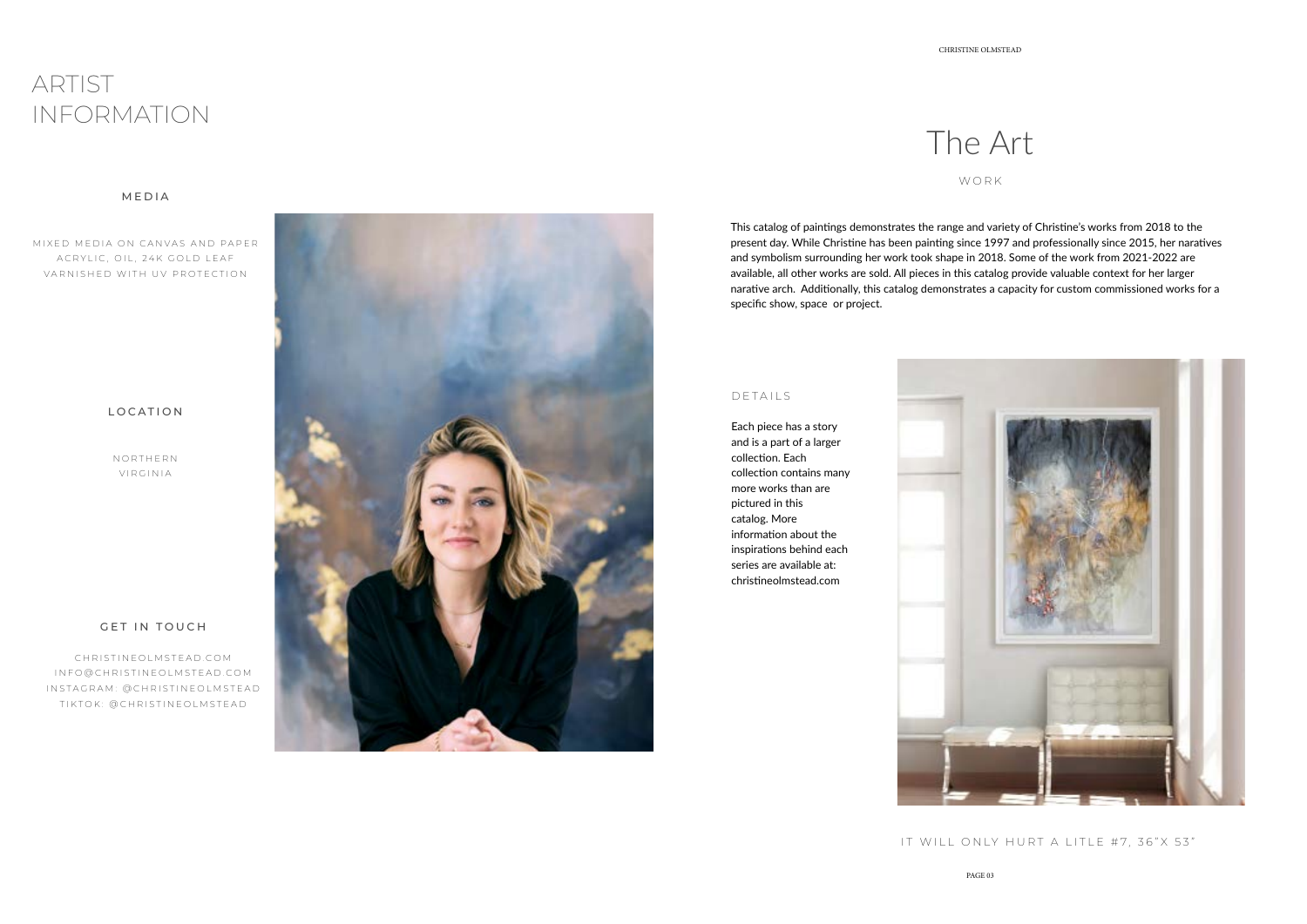PAGE 04



PAGE 05

# IT WILL ONLY HURT A LITLE #6, 36"X 79"







LEFT: IT WILL ONLY HURT A LITLE #1, 36"X 79" RIGHT: IT WILL ONLY HURT A LITLE #8, 36"X 53"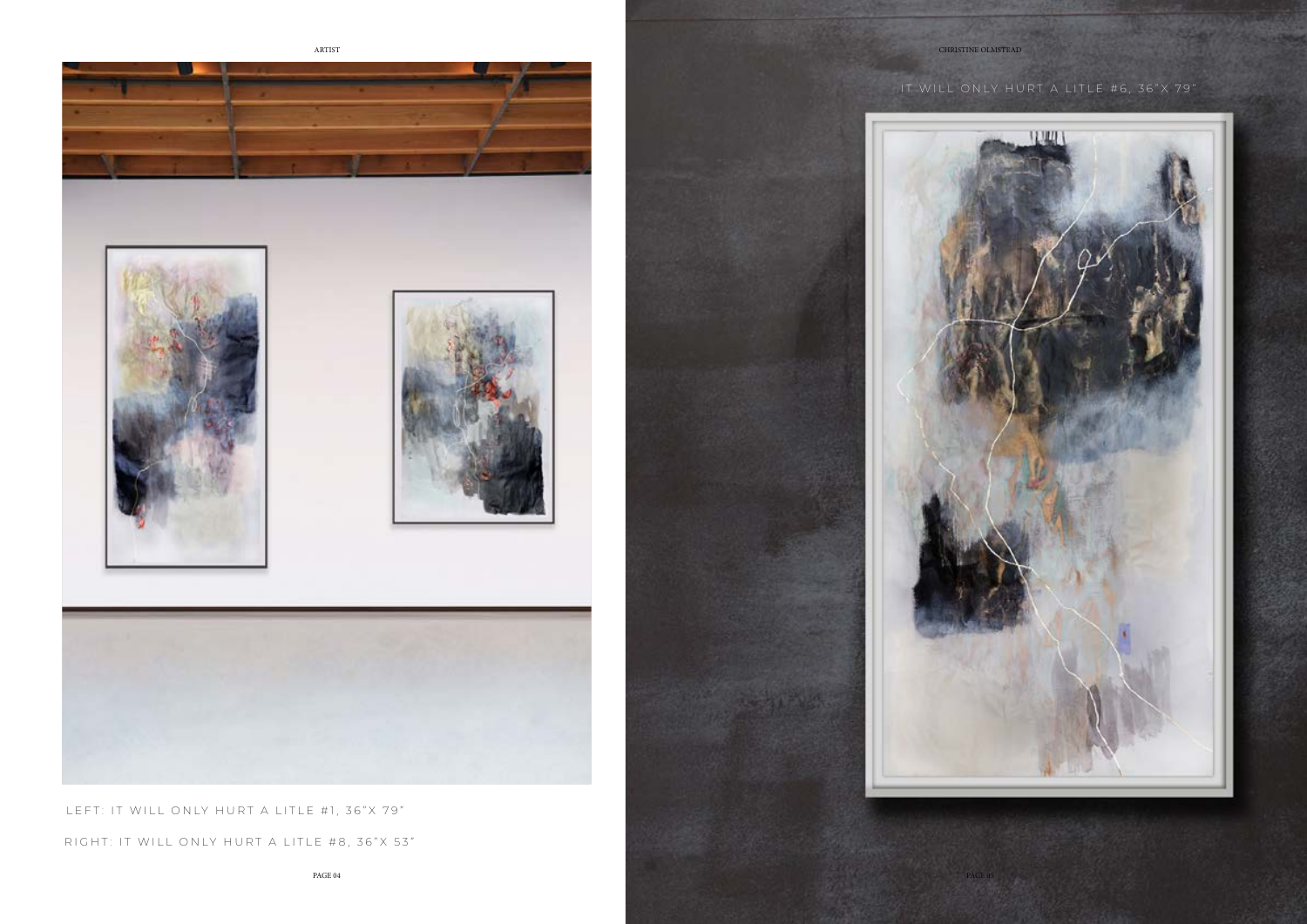PAGE 06





# SYNESTHETIC BODY #1, 42"X33"



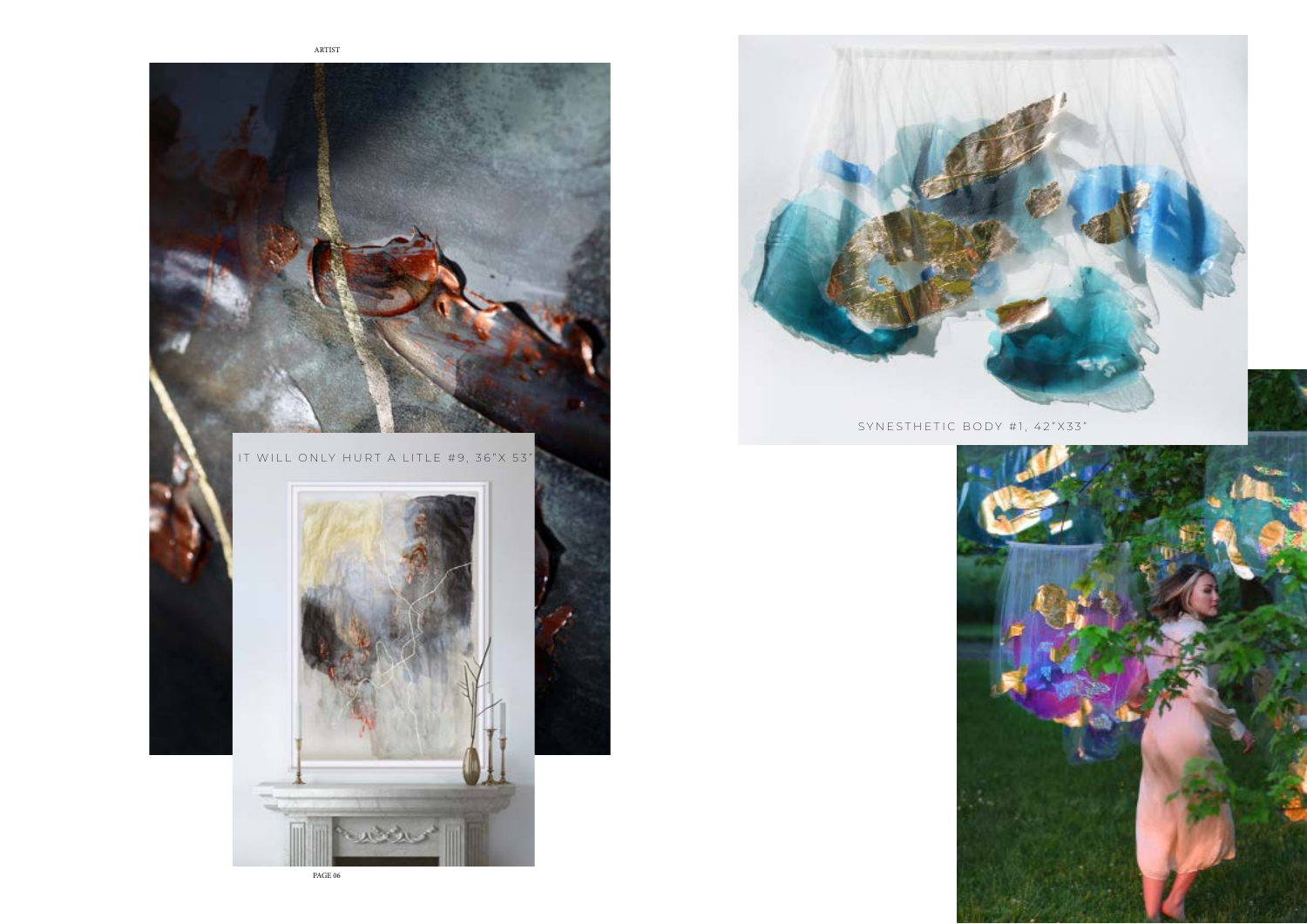## INSTALLATION OF 10 PIECES



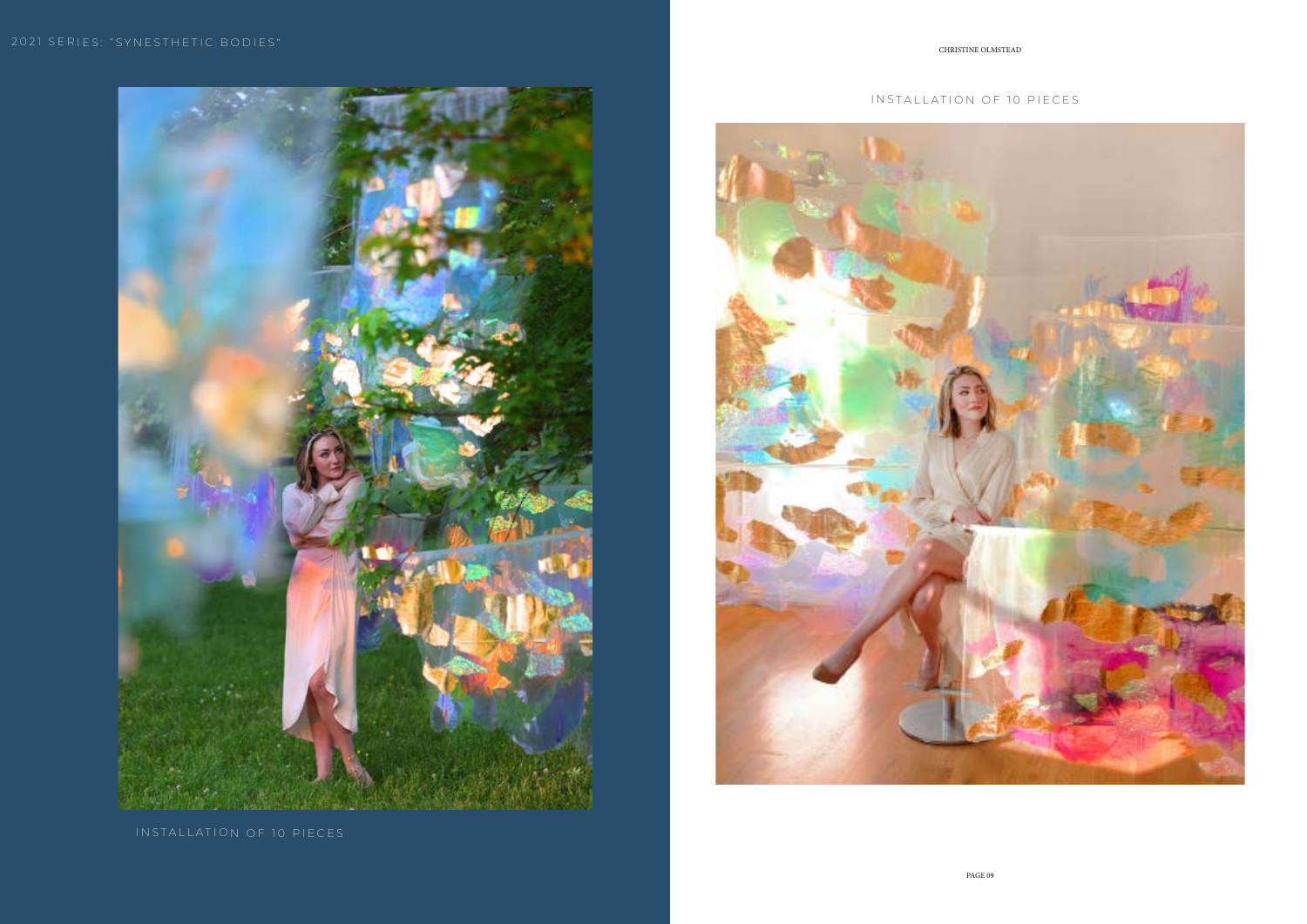



2020 SERIES: "GASLIGHT"

SYNESTHETIC BODY #4, 42"X33"

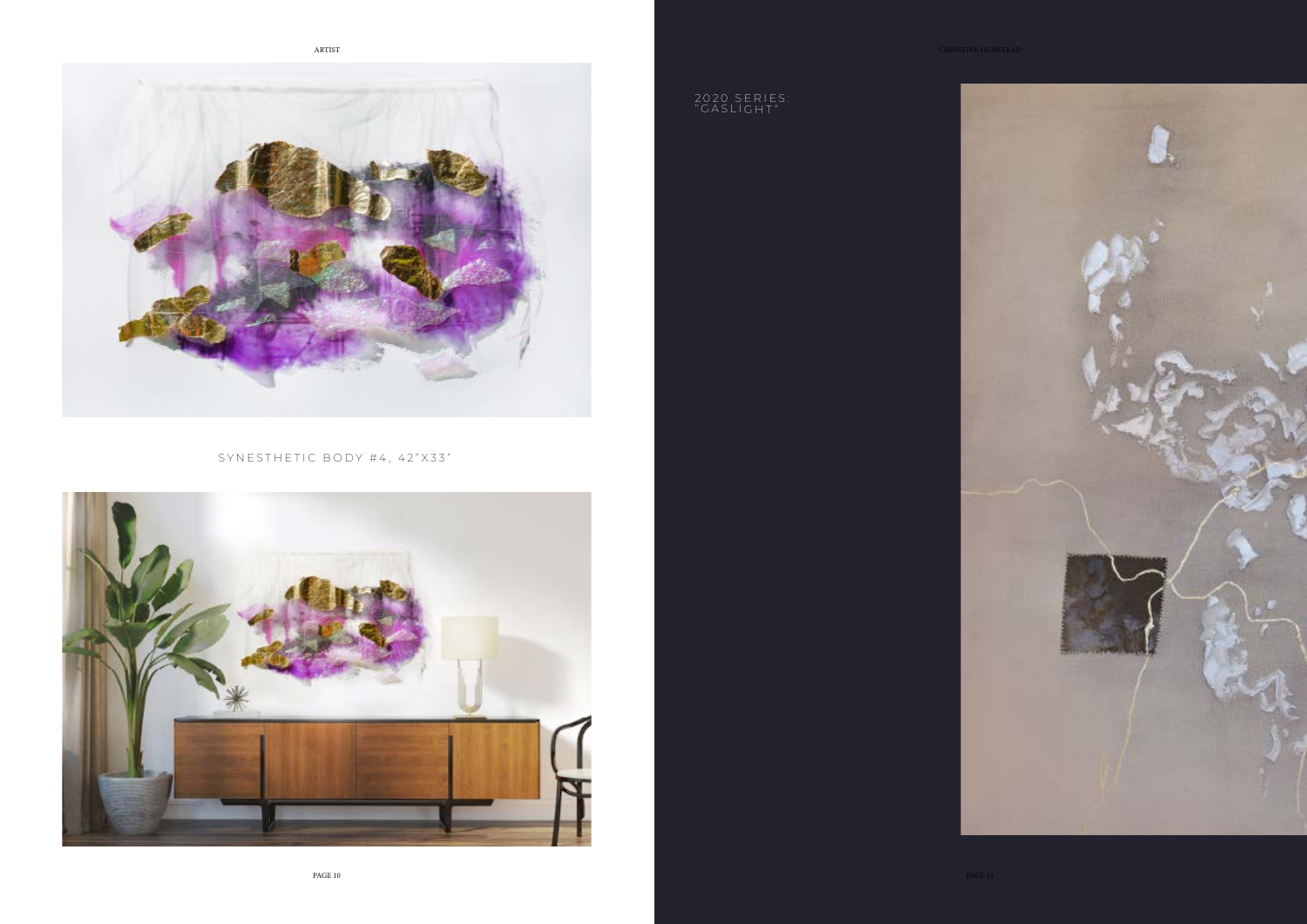

GASLIGHT #1, 48"X60"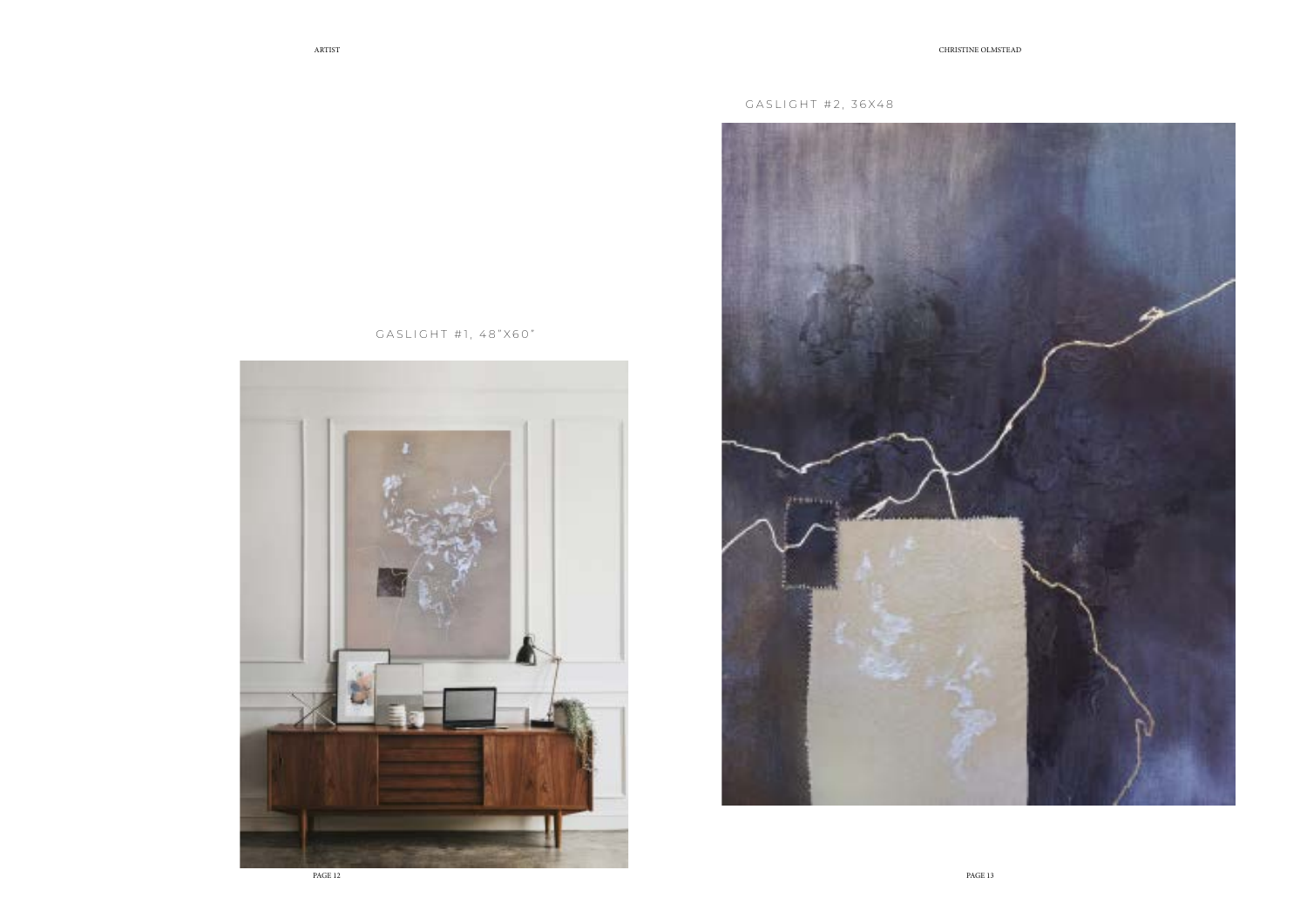# 2020 SERIES: "THERE WILL BE MORE"





GASLIGHT #7 12"X12



GASLIGHT #3, 24X30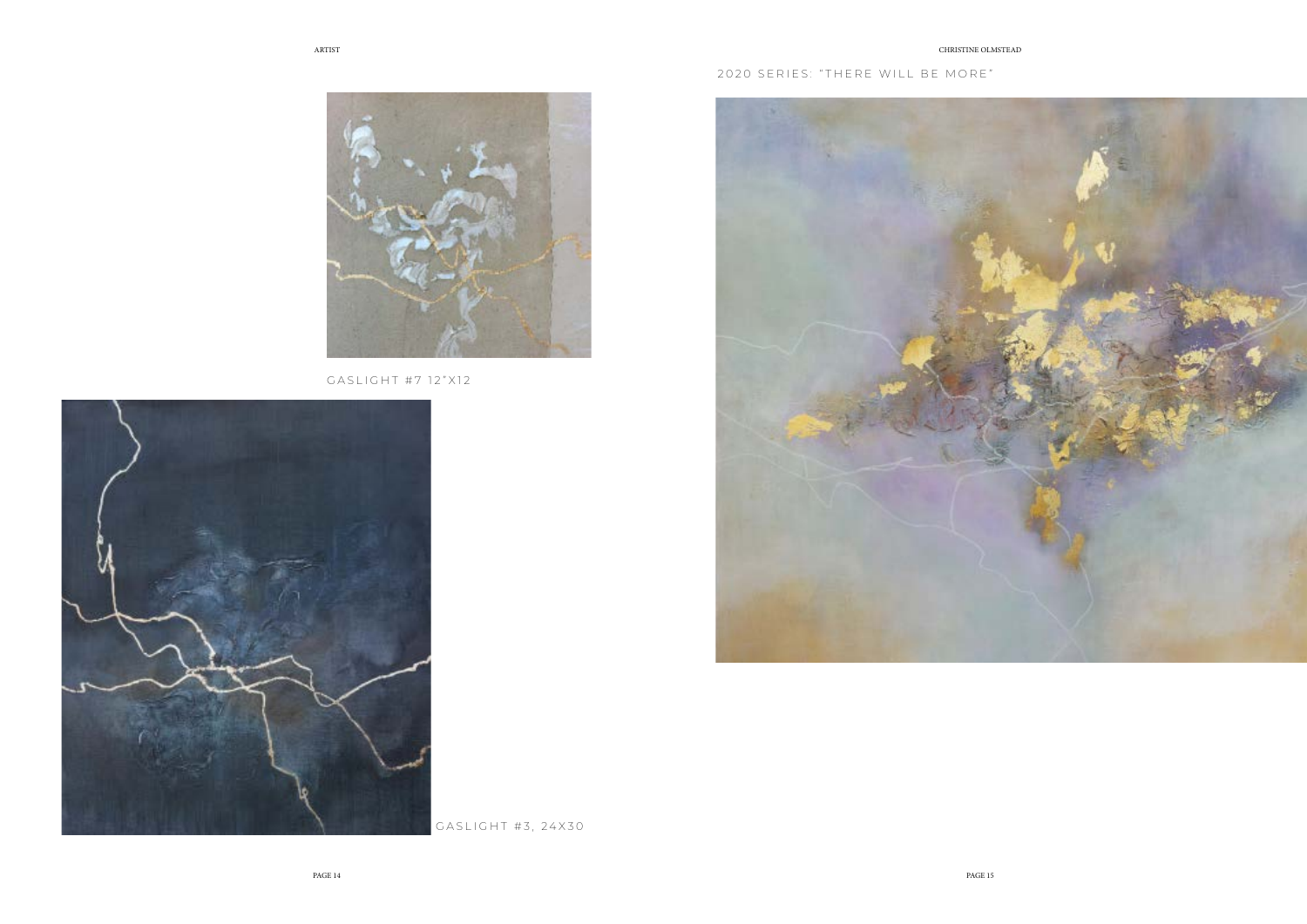



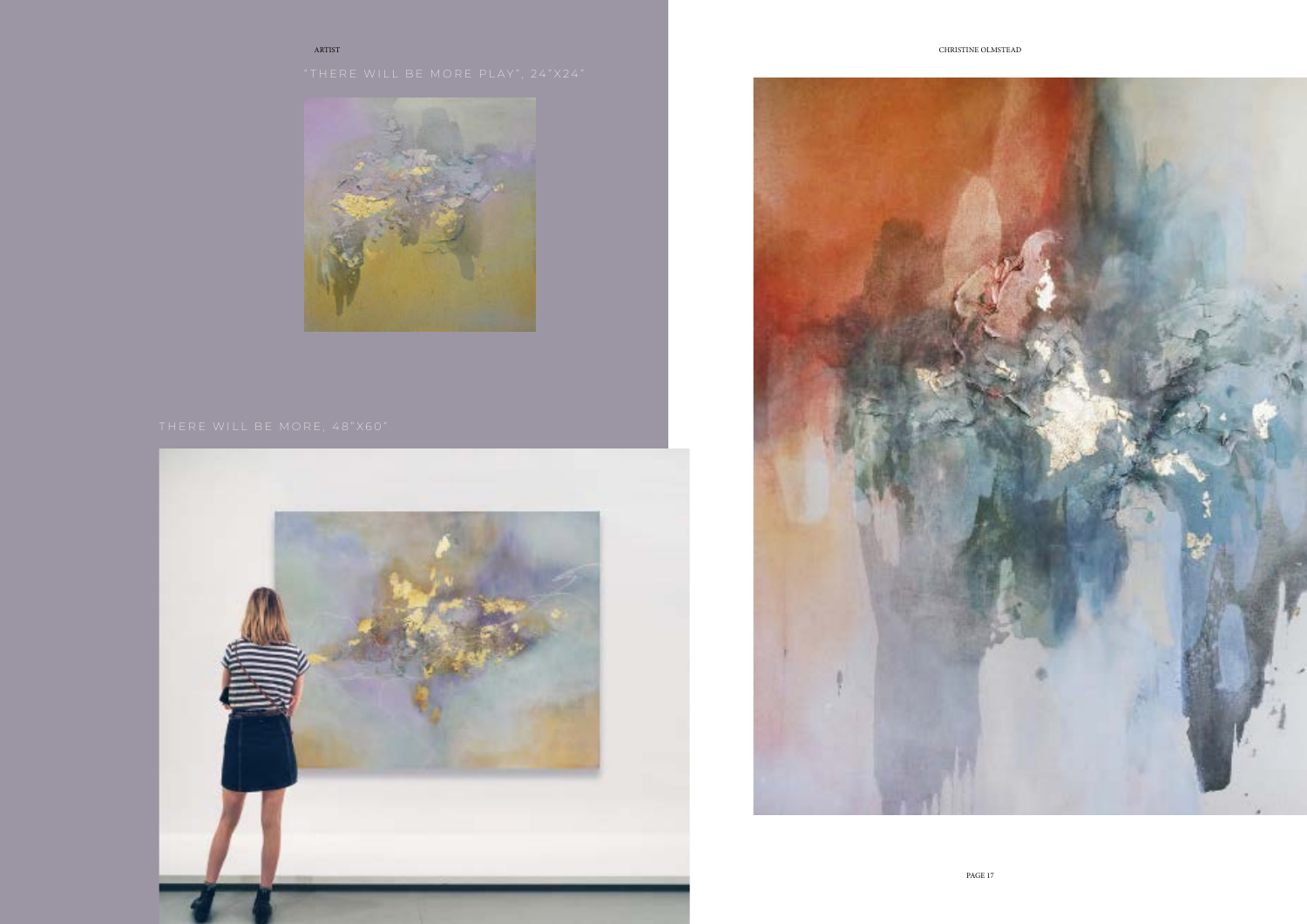ARTIST CHRISTINE OLMSTEAD



DON'T STOP BUT SLOW DOWN 48"X84"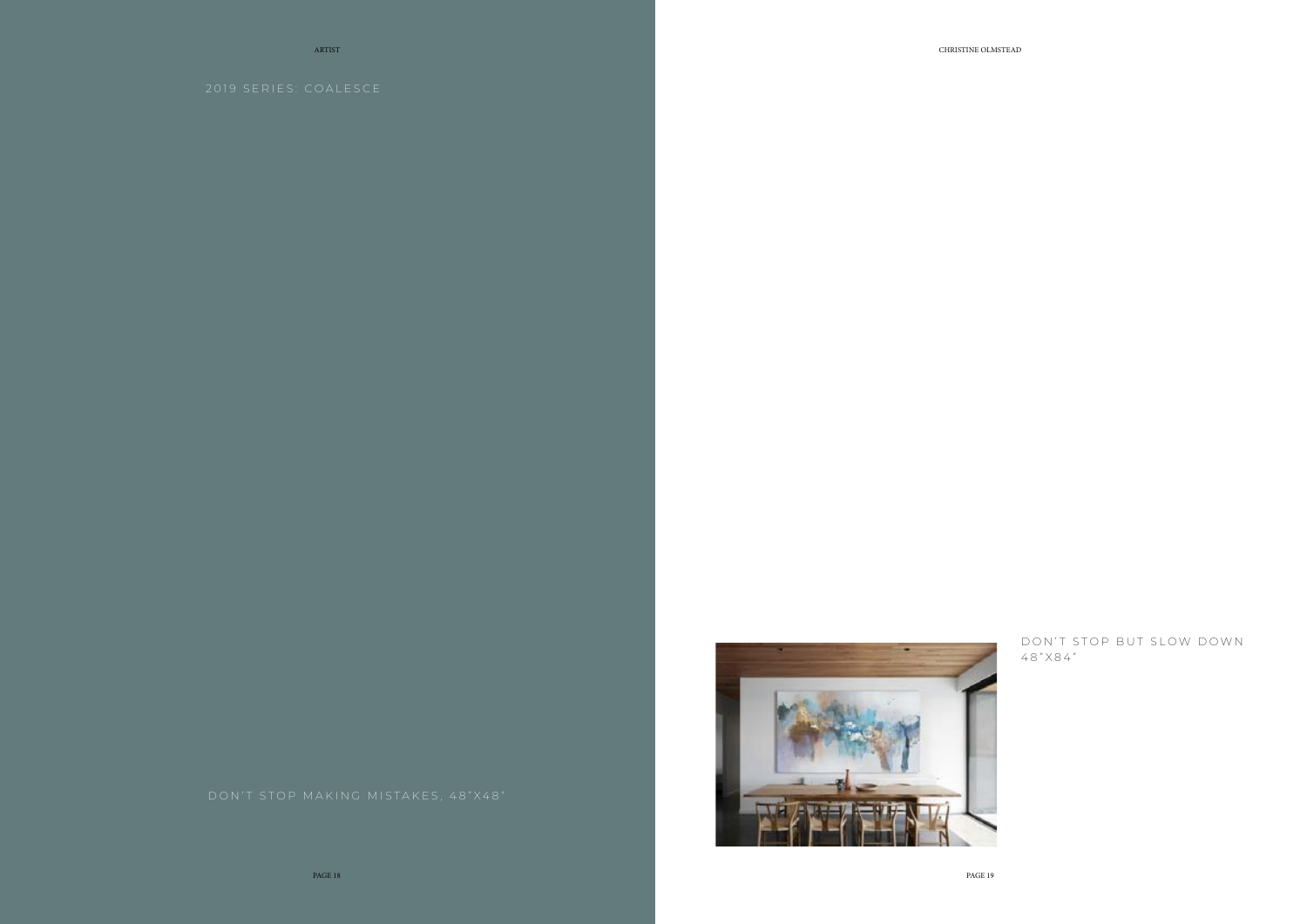



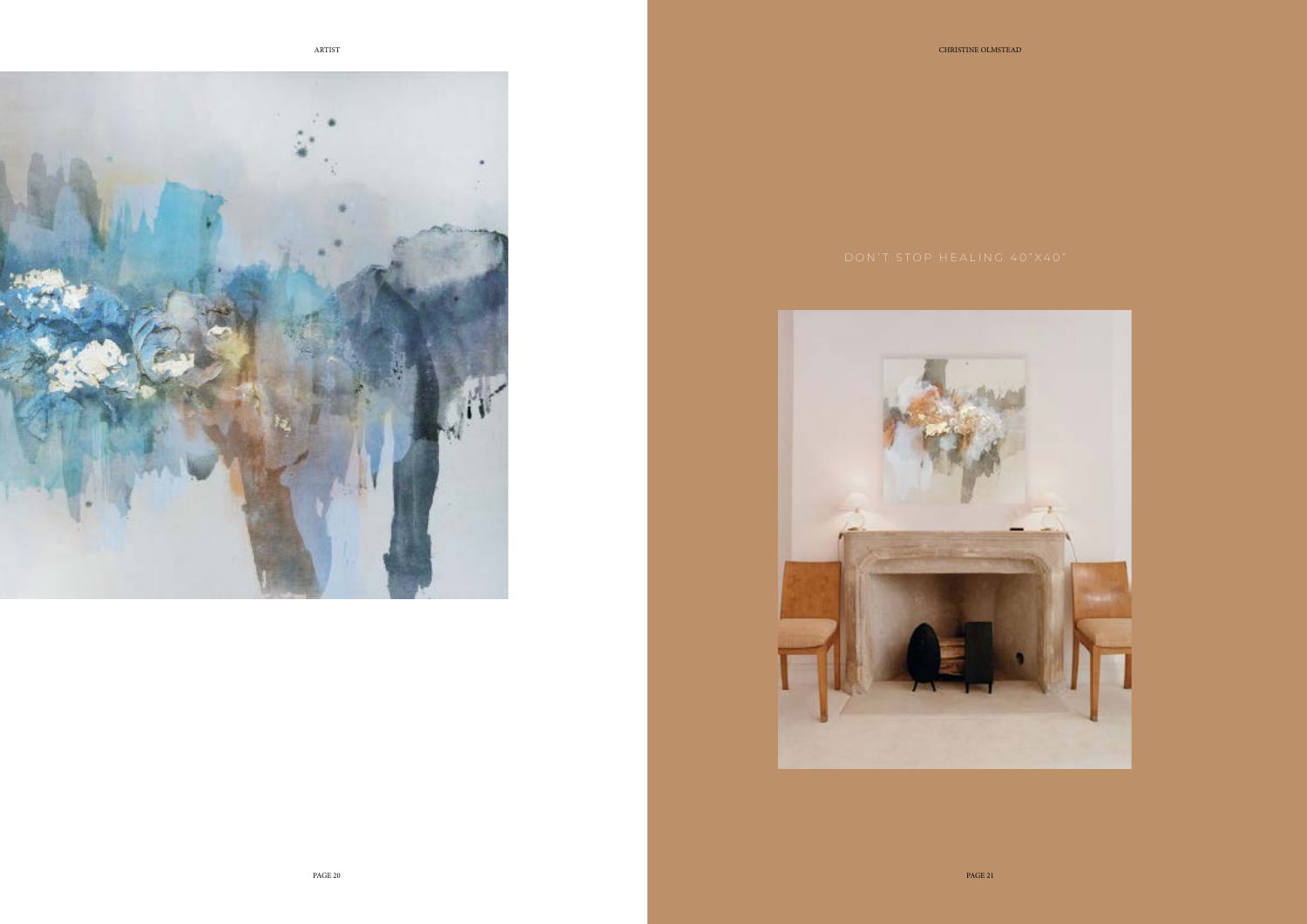



# DON'T STOP BLOOMING #1, 36"X36"

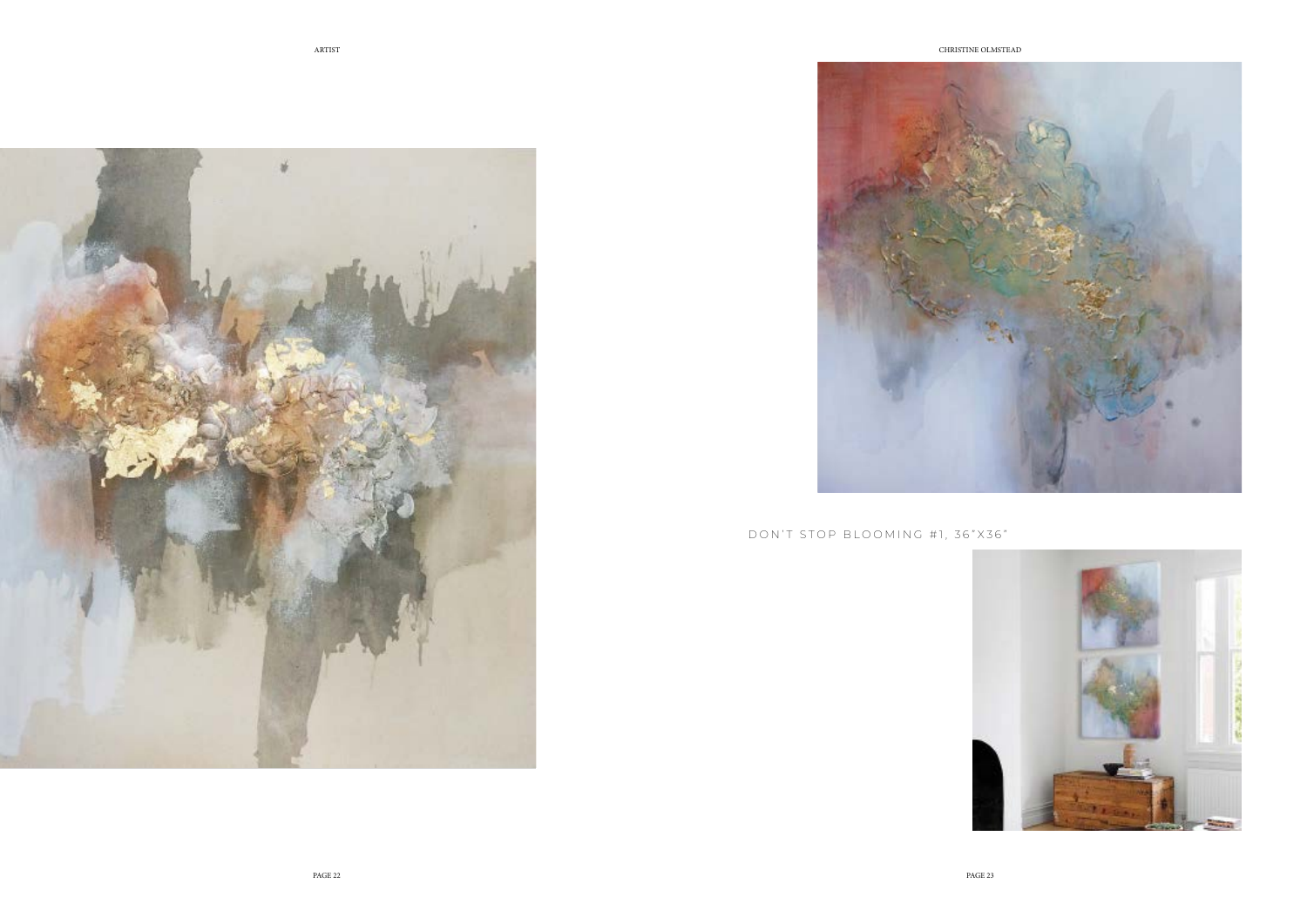DON'T STOP BLOOMING #2, 36"X36"



# WORKS ON PAPER

DON'T STOP #7, 18"X24"



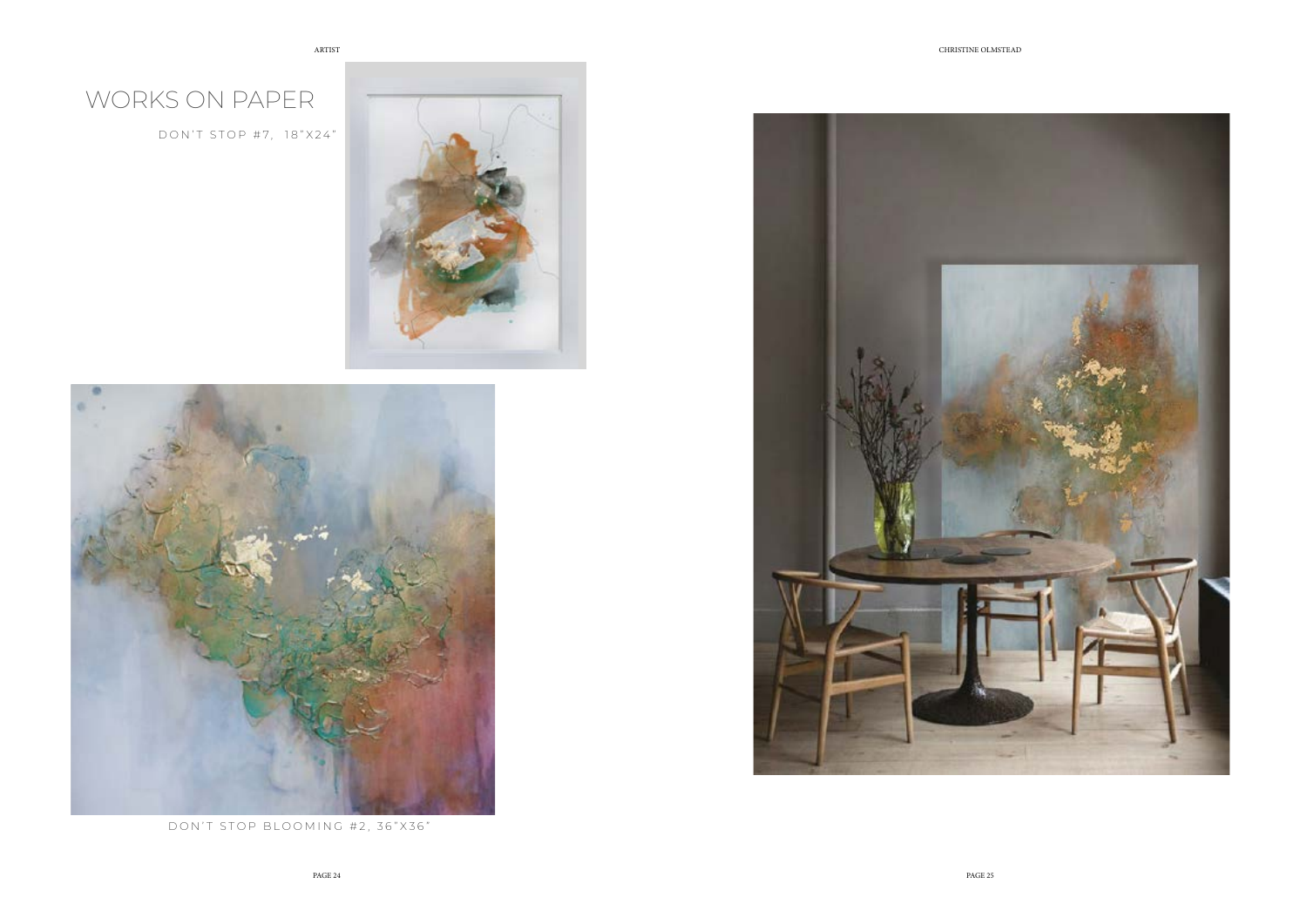# D IVIDE WORKS ON PAPER



9 " X 1 2 "





DON'T STOP SEEKING THE LIGHT, 48"X 72"

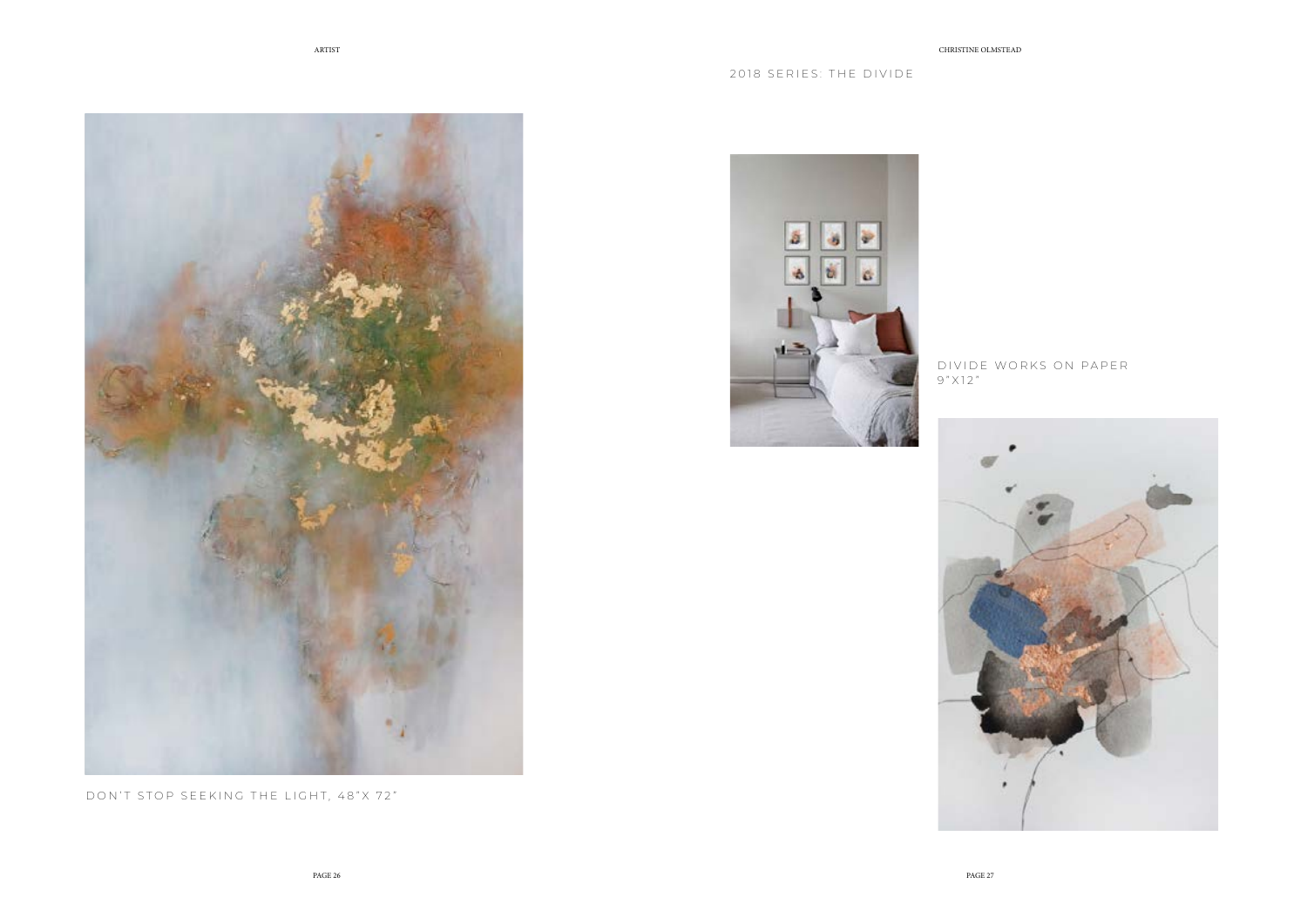PAGE 29

## LET IT HOLD YOUR HAND, 4 8 " X 7 2 "







PAGE 28